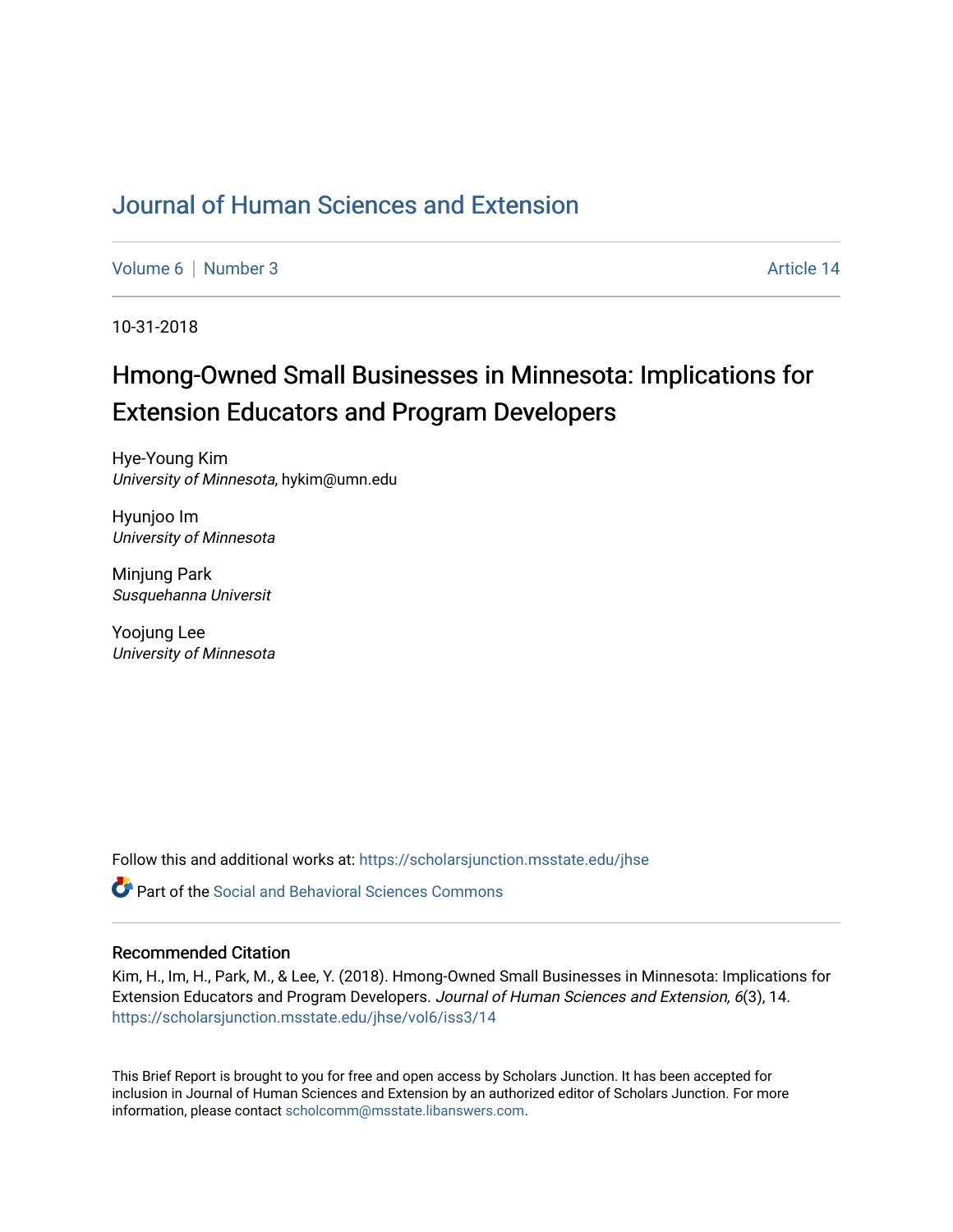# Hmong-Owned Small Businesses in Minnesota: Implications for Extension Educators and Program Developers

## Acknowledgments

This paper would not have been possible without the assistance of Hmong American Partnership (HAP) and Professor Lee Pao Xiong, Director of the Center for Hmong Studies, at Concordia University, Saint Paul. We are also grateful to funding provided by the College of Design Extension Block Grant at the University of Minnesota.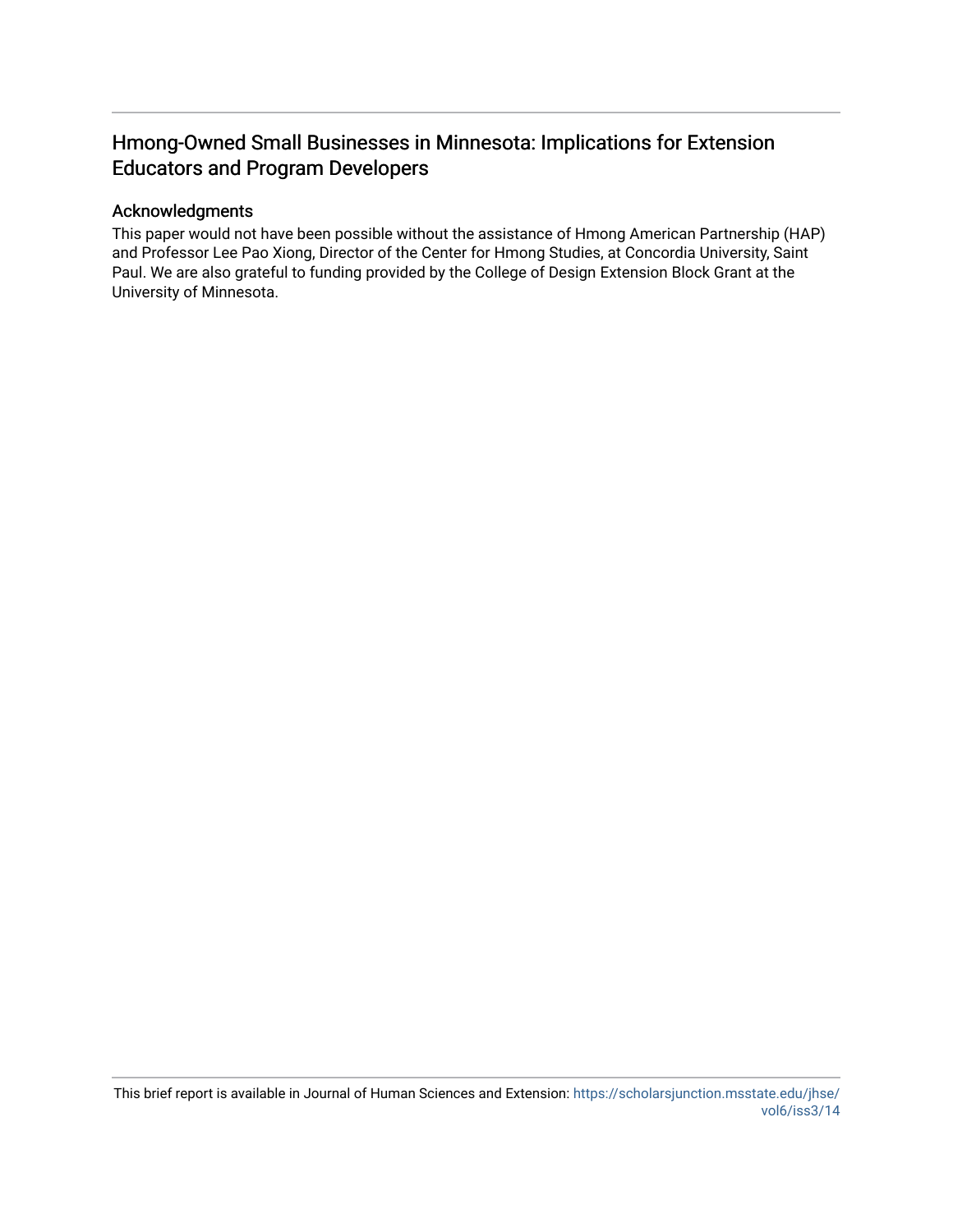# **Hmong-Owned Small Businesses in Minnesota: Implications for Extension Educators and Program Developers**

# **Hye-Young Kim Hyunjoo Im** *University of Minnesota*

# **Minjung Park**

*Susquehanna University*

# **Yoojung Lee**

*University of Minnesota*

*The authors conducted an outreach research project designed to provide beneficial insight regarding Hmong-owned small businesses in Minnesota. Specifically, the objectives of the study were to (a) investigate characteristics of successful Hmong-owned small businesses, (b) identify unique problems encountered by Hmong entrepreneurs and small business owners, and (c) develop recommendations for Extension educators and program developers. The theoretical framework for understanding Hmong-owned small businesses was built on three interactive components: opportunity structures, group characteristics, and ethnic strategies. In-depth interviews were conducted to collect the data. A snowball sampling method was used, relying on referrals from a seed participant. A Hmong community organization located in the Twin Cities Area was used as a sampling frame. A total of three community leaders (one female and two males, age range 29 to 55) and seven business owners (five males and two females, age range 30 to 52) participated in the study. Eleven themes were identified from the data within the theoretical framework. Findings suggest that designing new programs or adapting existing programs to the Hmong community's needs and interests could be an excellent opportunity for both urban and rural Extension units to ensure that Hmong migrators build a stable community with their own needed ethnic small businesses.*

*Keywords:* Hmong, small business, entrepreneurship, Extension, case study

# **Introduction**

In 1975, the Hmong first arrived in Minnesota as political refugees fleeing from the destructive war that had ravaged their homeland in Laos (Minnesota Historical Society, n.d.). In those

Direct correspondence to Hye-Young Kim at hykim@umn.edu

Journal of Human Sciences and Extension Volume 6, Number 3, 2018 Journal of Human Sciences and Extension Volume 6, Number 3, 2018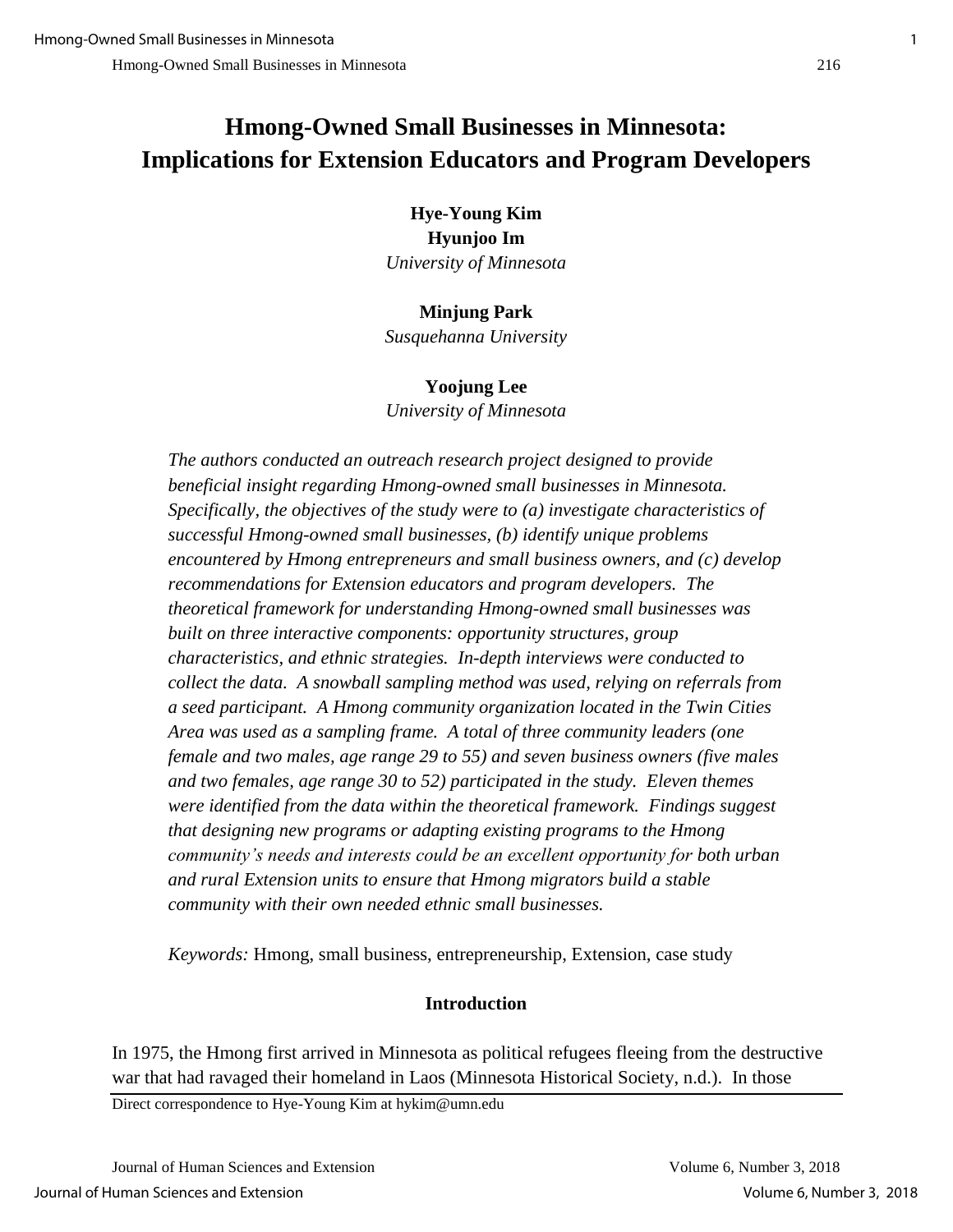days, they were viewed as one of the most disadvantaged ethnic minority groups in Minnesota in that (a) they had large families containing many unemployable dependents, (b) most of them were illiterate in any language, (c) they had little prior occupational experience other than smallscale farming, and (d) they had rarely been exposed to American culture (Fass, 1986; Kaplan, 2015). These first-generation Hmong immigrants relied on their subsistence on public welfare as they faced considerable difficulty participating in the U.S. labor market (Humphrey, 1991).

Research conducted in the 1970s showed that most immigrants to the United States were able to equal or surpass income, employment, and occupational status characteristics of comparable Americans within 10 to 15 years of their arrival (see Fass, 1986). The Hmong also improved their economic status with increasing length of residence (Corrie & Radosevich, 2013), but their progress was slower. Compared to voluntary immigrants who chose to move to the United States on their own volition, the first generation of Hmong immigrants was at a relative disadvantage in terms of learning English, modifying their original skills, and finding out about where and how those skills could be used to increase their economic well-being (Cafferty, Chiswick, & Greeley, 1983).

Despite these impediments, the Hmong established their own ethnic economy employing coethnics and serving their own ethnic community during the 1980s (Kaplan, 2015). Further, building on their traditional culture that values economic independence, self-sufficiency, education, and hard work (Humphrey, 1991), the Hmong community in Minnesota significantly transformed the business landscape of a substantial part of the Twin Cities Area through small business ownership in the 1990s (e.g., grocery stores, automotive repair shops, car dealerships, financial services, restaurants, farming, health care; Yang, 2001).

In 2015, the Hmong, as a distinct ethnic minority group, celebrated the 40th anniversary of their immigration to Minnesota (Beckstrom, 2015). According to the U.S. Census Bureau (the most recent 2014 American Community Survey [ACS] as well as pooled 2010-2014 ACS data), there are more than 66,000 Hmong in Minnesota and the Twin Cities metropolitan area is known to be home to the largest concentration of Hmong in the United States. Just as any immigrant group, the Hmong community in Minnesota now operates small businesses that employ workers; pays local, state, and federal tax; and fuels growth through their cultural assets and ethnic networks (Corrie & Radosevich, 2013). Although detailed data on Hmong-owned small businesses in Minnesota are not available, a few sources highlight their growing contributions to the state economy. For example, it was reported that (a) there were 47,565 minority-owned businesses in Minnesota, and Asian-owned businesses represented 32.7% of them in 2012 (Vilsak, 2015); and (b) Hmong businesses in Minnesota generated an estimated \$100 million revenue in 2004 (The Minneapolis Foundation, 2004) and \$507 million revenue in 2007, making up a significant portion of Asian-owned businesses in Minnesota (Minnesota 2020, 2011).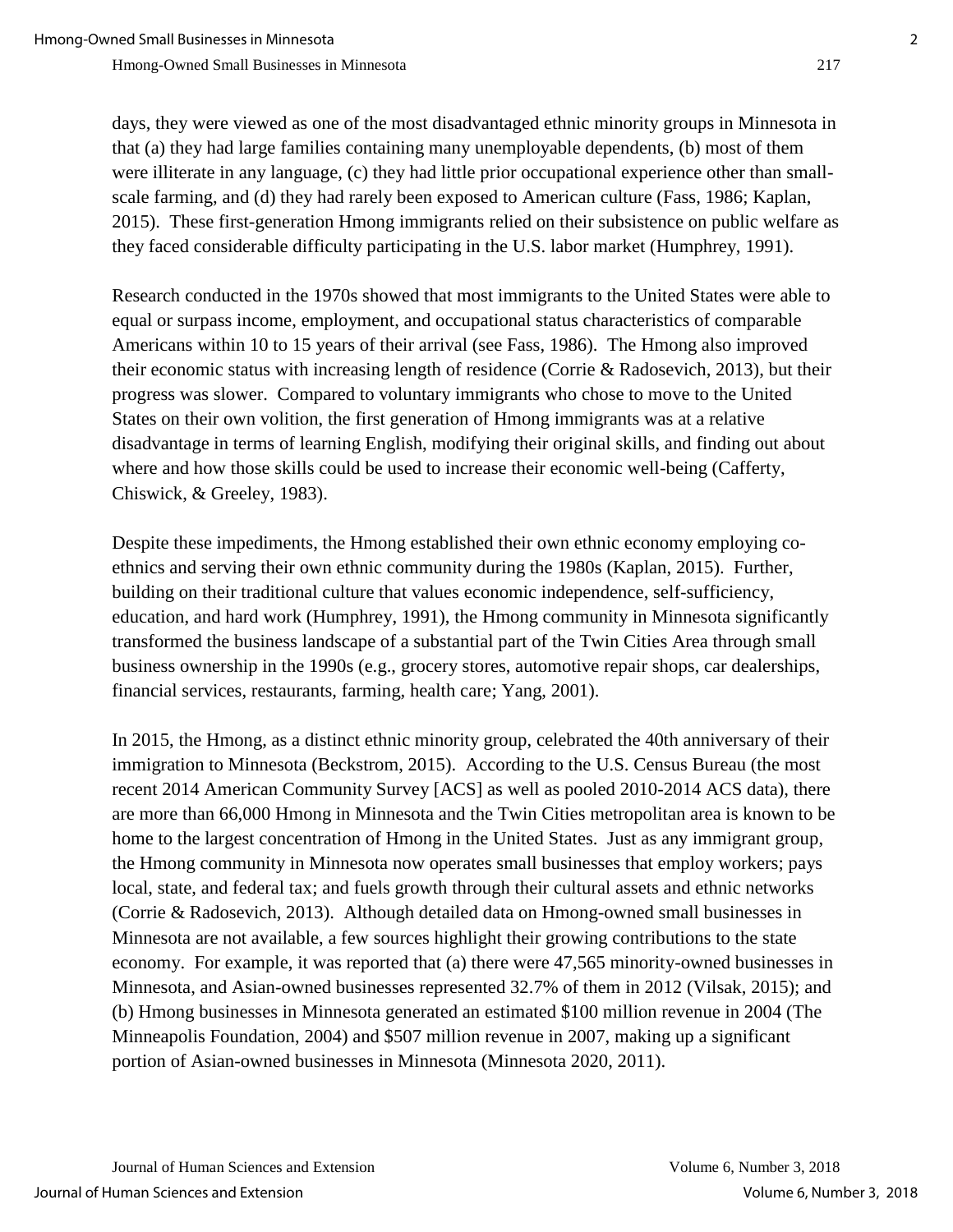Reflecting such dramatic transformation, we conducted an outreach research project designed to provide beneficial insight regarding Hmong-owned small businesses in Minnesota. Specifically, the objectives of our study were to (1) investigate characteristics of successful Hmong-owned small businesses, (2) identify unique problems encountered by Hmong entrepreneurs and small business owners, and (3) develop recommendations for Extension educators and program developers.

## **Theoretical Framework for Understanding Hmong-Owned Small Businesses**

Our framework for understanding Hmong-owned small businesses is built on three interactive components proposed by Waldinger, Aldrich, and Ward (1990): opportunity structures, group characteristics, and ethnic strategies. This framework is useful for comprehensive understanding of market parameters and the ethnic group characteristics that either foster or hinder immigrant ethnic entrepreneurs' business development in the U.S. Opportunity structures involve market conditions that favor small-scale businesses, such as different degrees of demand for Hmong small businesses (e.g., immigrant community only vs. nonethnic populations), and access to ownership or the ease/difficulty with which access to business opportunities is obtained (e.g., start-up financing and capital, business vacancies; Aldrich & Waldinger, 1990). Group characteristics involve predisposing factors embedded in Hmong culture that can address the issue of whether the Hmong are entrepreneurial enough to strategically adopt small business ownership in their quest for socioeconomic mobility (Zhou, 2004). Ethnic strategies emerge from the interaction of opportunities and group characteristics, as the Hmong adapt to their environments. Hmong business owners' ethnic strategies are related to how they confront and cope with a number of problems in founding and operating their businesses: acquiring the training and skills needed to run a small business; recruiting and managing efficient, honest, and cheap workers; managing relations with customers and suppliers; surviving strenuous business competition; and protecting themselves from political attacks (Aldrich & Waldinger, 1990).

### **Methods**

First, Institutional Review Board (IRB) approval was obtained from the University of Minnesota. Next, to achieve our research objectives, we conducted a series of in-depth interviews with Hmong community leaders and small business owners over a one-year period for a case study. Case study is a type of qualitative research wherein the researcher explores a case over time through detailed and in-depth interviews (Yin, 1984). A Hmong community organization in the Twin Cities Area was used as a sampling frame. A snowball sampling method was used, relying on referrals from a seed participant who was a "Housing, Economic and Community Development" manager in the Hmong community organization chosen for the study. The seed participant's role at the organization involved providing Hmong small business owners with accurate regularly updated market data and guiding them to further define the size and attributes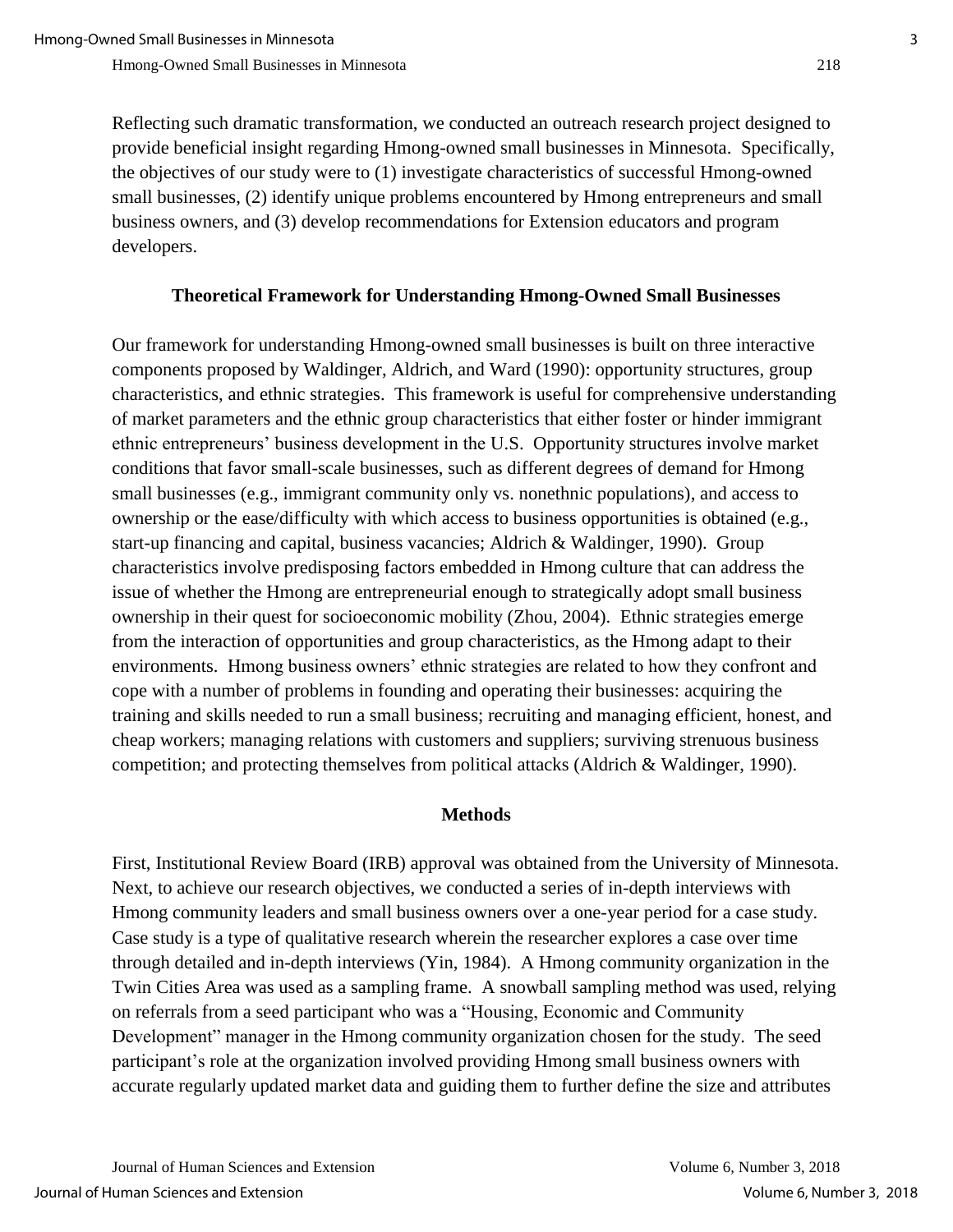of an important market opportunity in the Twin Cities Area. We asked her to recommend "successful" small business owners that could substantially contribute to and well represent the Hmong economy. She provided a list of 17 Hmong small business owners from her clients and professional connections (5 restaurants, 3 tax or real estate services, 4 apparel design businesses, 3 health services, 2 farmers markets). A total of seven business owners from the list agreed to participate in the study. In addition to the seed participant, other community leaders were recruited from the advisory board of the Hmong community organization. Two board members agreed to participate in the study. One was a respected college professor specialized in Hmong Studies, and the other was a well-known entrepreneur and philanthropist who often represents the first generation of Hmong immigrants in Minnesota. We also asked the participants to recommend other people who might be interested in our study as an attempt to expand the participant pool. This sampling method is appropriate to access a hard-to-reach population (Shaghaghi, Bhopal, & Sheikh, 2011), although the resulting sample is not meant to be representative of Hmong small business owners in Minnesota.

Following recommendations for finding valid and reliable results in qualitative research (Brink, 1993), two kinds of data sources (i.e., community leaders and business owners) were recruited for data triangulation. Three community leaders (one female and two males, age range 29 to 55) and seven business owners (five males and two females, age range 30 to 52) participated in the study. The community leaders also served as experts to assist in problem identification, issue clarification relevant to Hmong-owned small businesses, and evaluation of the community support system. The business owners had between one and 20 years of work experience. Most of them had four-year college degrees. Their businesses represented restaurants, bookstores, online ethnic fashion retailers, car repair shops, farmers market co-op operations, and home healthcare services.

An interview protocol guide was created to ensure interview questions aligned with the study's research questions and promoted an inquiry-based conversation (Castillo-Montoya, 2016). The open-ended questions included (a) characteristics of the Hmong community in Minnesota, (b) participants' personal characteristics as successful Hmong small business owners, (c) participants' business and marketing practices, (d) obstacles and strategies, and (e) recommendations or suggestions for other Hmong small business owners. Although an interview protocol guide was used during the interviews, the interviews generally flowed as a semistructured conversation between the research team (2–3 interviewers) and the participant.

The interviewers were faculty and graduate students and were all female and Asian. Using multiple interviewers was chosen as an attempt to increase confidence in the findings through "researcher triangulation" (Thurmond, 2001). We included multiple researcher perspectives so that the findings were not based solely on a single researcher's interpretations of events and themes, which was an important way to reduce bias in interpretation. The involvement of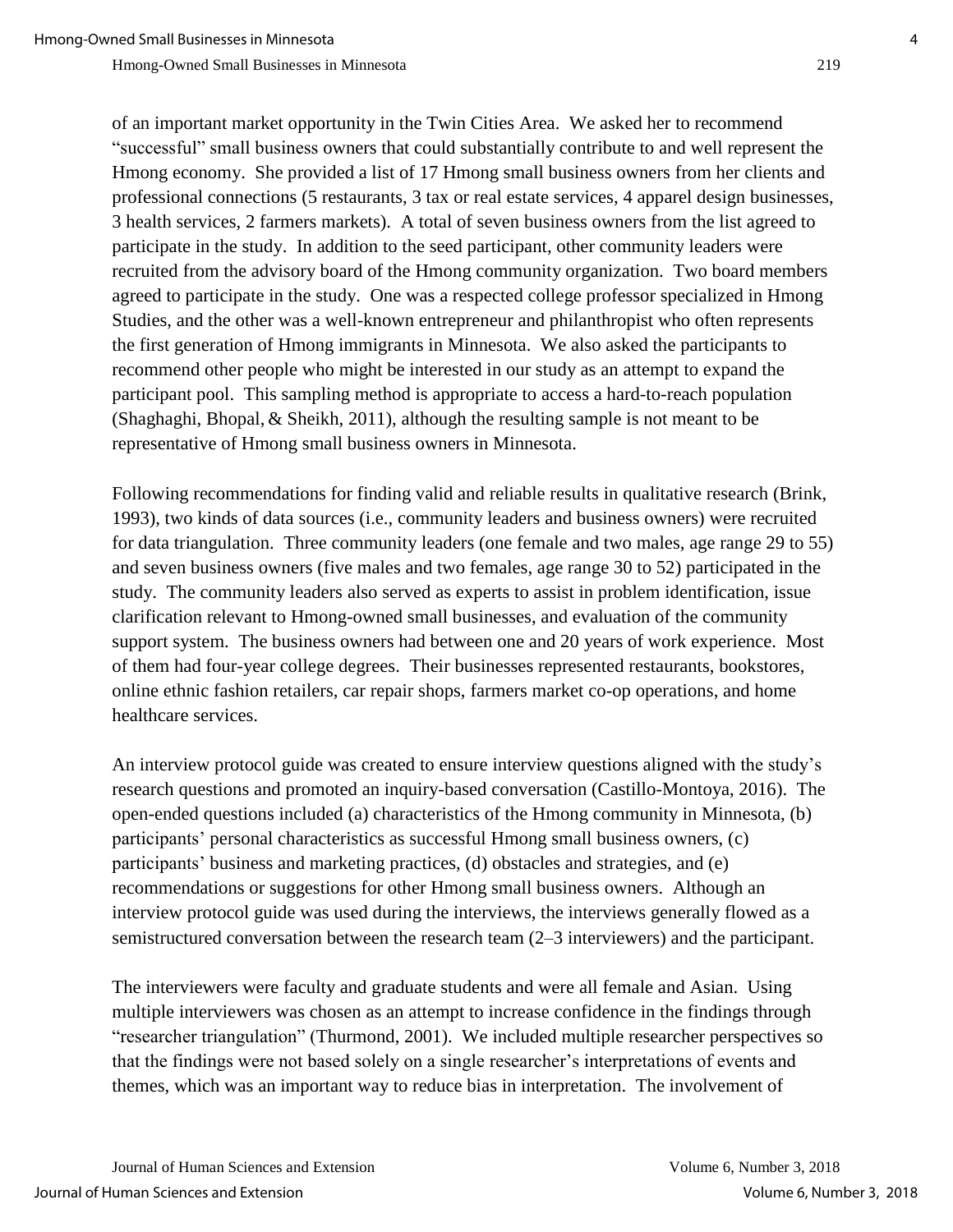multiple researchers in data collection allowed verification of findings from multiple perspectives. Similarly, graduate students of the research team contributed to the thematic analysis of the data. Including participation in data collection and interpretation from multiple researchers ensured that a variety of perspectives were taken into account.

Each interview lasted approximately one hour. The interviews were conducted at the participants' business sites or a conference room at the university depending on participant preferences. A digital voice recorder was used to generate audio data from each interview. After the interview, the audio data were transcribed to text data.

## **Data Analysis**

Interview data were analyzed through a two-step analysis procedure. To reduce researcher subjectivity and personal bias, two graduate students independently analyzed the interview data first using QSR NVivo qualitative analysis software version 10 (Richards, 2005). NVivo is a widely used qualitative data analysis software because it can help researchers to see the data accurately and transparently (Welsh, 2002), and it contributes to the robustness of qualitative research (Bergin, 2011). At this stage, frequency count was used as a way to figure out repeated words or phrases in the data to capture important and significant themes as they repeatedly appear in the interviews (Namey, Guest, Thairu, & Johnson, 2008; Ryan & Bernard, 2000). From the two sets of analyses, a total of 12 repeated themes emerged. We only included those repeated themes observed from at least three participants' responses. These two sets of initial results were compared and reviewed by the two faculty researchers to further contextualize and enrich the data interpretations. The initial themes commonly identified from the narrative text are summarized in Table 1.

| Category                                                                    | <b>Theme Identified</b>                                         | <b>Frequency</b> | <b>Relative</b><br><b>Frequency</b><br>$(\frac{\#}{\text{Total}})$ |
|-----------------------------------------------------------------------------|-----------------------------------------------------------------|------------------|--------------------------------------------------------------------|
| Characteristics of<br>Successful Hmong-<br>owned Small<br><b>Businesses</b> | Targeting not only Hmong but also other ethnic<br>groups        | 9                | .90                                                                |
|                                                                             | Strong influence and support from family                        | 9                | .90                                                                |
|                                                                             | Effective use of Word of Mouth and/or Social<br>Media marketing | 6                | .60                                                                |
|                                                                             | Strong motivation and passion for the work                      | 6                | .60                                                                |
|                                                                             | Being adaptive to the changing environment                      | 4                | .40                                                                |
| Unique Problems                                                             | Lack of capital/financing                                       | 5                | .50                                                                |
| Encountered by                                                              | Lack of collective ethnic strategies                            | 3                | .30                                                                |
| Hmong-owned<br><b>Small Businesses</b>                                      | Lack of acculturation                                           | 3                | .30                                                                |

## *Table 1. Initial Frequency Count Analysis*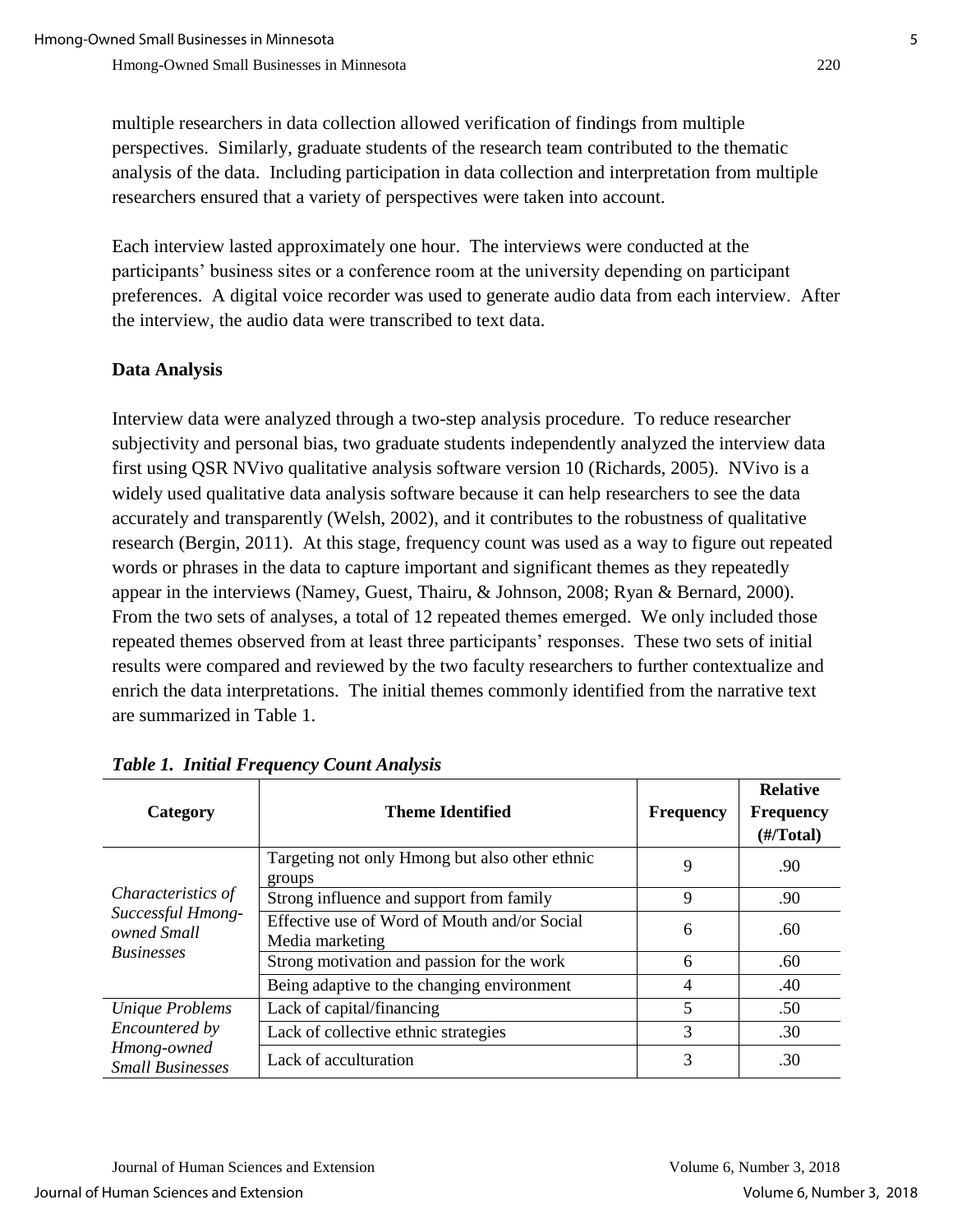Next, further analysis of the interview data was conducted using an iterative reading strategy following the general procedures of content analysis as previous research recommended (Esterberg, 2002). The first stage of the coding, termed open coding, involved breaking down, examining, comparing, conceptualizing, and categorizing the data. Each "open code" was inspected to identify how it could be linked to other open codes. This process is used to discover relationships and patterns that exist in the data (Hawker & Kerr, 2007; Payne, 2007). During this process, the researchers related the open codes to three interactive components from the theoretical framework, opportunity structures, group characteristics, and ethnic strategies. Next, "selective coding" was performed (Esterberg, 2002). The goal of this process was "selecting" a set of core themes, systematically relating it to the themes generated from the data and validating those relationships based on the theoretical framework.

Several methods were adopted to ensure the validity and trustworthiness of our findings. The entire research team engaged in the thematic analysis of the data. Having multiple researchers participate in data collection and interpretation ensured that a variety of perspectives were taken into account and the findings are validated through researcher triangulation. Furthermore, following the analysis guideline (Johnson, 1997), the themes that emerged during selective coding were cross-checked multiple times by the research team, and the newly coded themes were constantly checked against the ones that had been already coded. Respondent validation was performed for verification and insight (Long & Johnson, 2000; Noble & Smith, 2015). We solicited feedback on the data interpretations from one of the community leader participants. Additionally, one nonparticipant community leader specialized in Hmong Studies reviewed the data interpretations. Also, through a conference presentation, a preliminary analysis was reviewed by "disinterested peer researchers," who were not involved in this study, to improve the overall quality of the data interpretations (Johnson, 1997). No major concern or question regarding the data analysis was raised by the audience at the conference.

### **Results**

The analysis resulted in a total of 11 themes: (1) moving beyond the ethnic enclaves, (2) intergenerational occupational inheritance, (3) co-ethnic employment, (4) entrepreneurial spirit/passion/aspiration, (5) word-of-mouth marketing, (6) informal business apprenticeship, (7) adapting to the changing environment, (8) lack of capital and use of informal financing sources, (9) sectoral and geographical concentration, (10) limited English proficiency, and (11) lack of strategic planning These themes were grouped based on the research objectives, then further categorized into one of the three interactive components (see Table 2).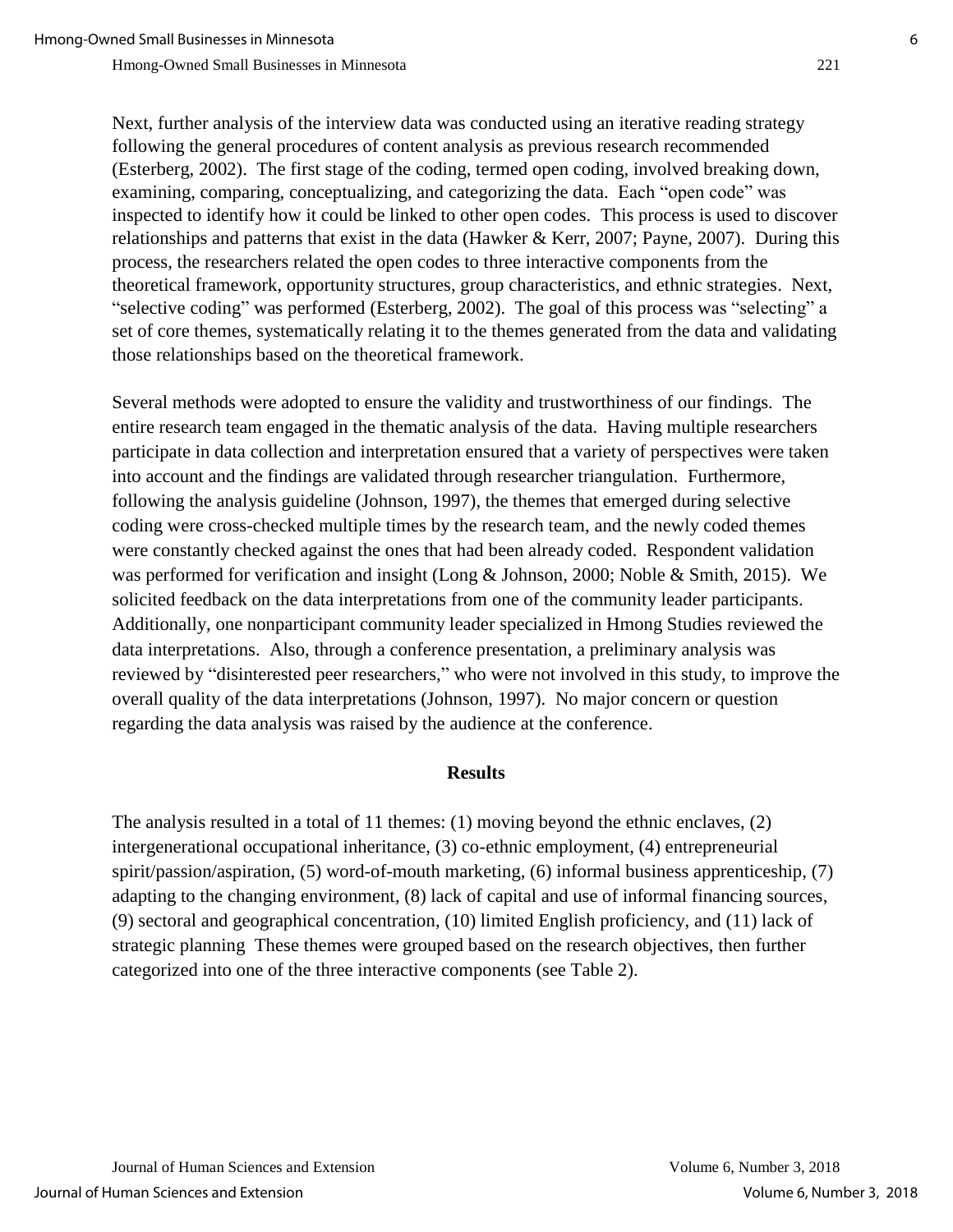| <b>Research</b><br>Objective                                                         | <b>Interactive</b><br><b>Components</b> | <b>Theme and Sample Statement</b>                                                                                                                                                                                                                                                                                                                                                                                                                                                                                                                                                                                                                                                                                                                               |
|--------------------------------------------------------------------------------------|-----------------------------------------|-----------------------------------------------------------------------------------------------------------------------------------------------------------------------------------------------------------------------------------------------------------------------------------------------------------------------------------------------------------------------------------------------------------------------------------------------------------------------------------------------------------------------------------------------------------------------------------------------------------------------------------------------------------------------------------------------------------------------------------------------------------------|
| <b>Characteristics</b><br>of Successful<br>Hmong-owned<br>Small<br><b>Businesses</b> | Opportunity<br><b>Structures</b>        | Moving beyond the ethnic enclaves <sup>1</sup><br>For our farming business, the majority of our customers are not<br>Hmong, they're actually Caucasian, maybe Latino also that's<br>the reason why you could make a lot of money $\ldots$ if you're<br>depending on just them (the $H$ mong) the products that they buy<br>are very concise, and then their income is not as high as other<br>groups of people. So, if you're expecting people to purchase more<br>from you and purchase a different variety of products, then you<br>have to go to the other groups of people or races to do business.                                                                                                                                                         |
|                                                                                      | Group<br>Characteristics                | Intergenerational occupational inheritance<br>My parents used to have a restaurant back in France (as<br>immigrants) when they were younger We grew up there and<br>we came to the U.S. and we also came into the Chinese restaurant<br>industry in Michigan. And that industry had grown up and we all<br>had grown up, of course, too. And we decided to, me and my<br>brother decided to pursue our restaurant dreams.                                                                                                                                                                                                                                                                                                                                       |
|                                                                                      |                                         | Co-ethnic employment<br>Most of them are my immediate relatives, aunts, uncles, cousins.<br>(Interviewer: Are there non-Hmong employees?) No <laughs>.<br/>They're all Hmong. Yeah.</laughs>                                                                                                                                                                                                                                                                                                                                                                                                                                                                                                                                                                    |
|                                                                                      |                                         | Entrepreneurial spirit/passion/aspiration<br>In any business you do, there will be a problem, there will be<br>bumps on the road and sometimes there will be a war, not just<br>problems. There will be wars like there's no way out and when<br>you come to that point or that position only if you have passion,<br>only if you have a vision, only if you know what you're doing, then<br>you stick to your vision and your passion and then somehow there<br>will be a small hole through the wall and just open up, you know,<br>magical So, to really get something like this going, you really<br>need to have the passion. You really need to know what you're<br>doing and have a vision. If you don't have those then I'd say don't<br>even touch it. |

*Table 2. Themes and Sample Statements*

 $\overline{a}$ 

 $1$  The term, "ethnic enclaves" refers to immigrant groups which concentrate in a distinct spatial location and organize a variety of small businesses primarily serving their own ethnic market (Portes, 1981). The largest concentrations of Hmong households and businesses are located in the Payne-Phalen and Thomas-Dale neighborhoods in St. Paul and along the Penn Avenue North corridor in Minneapolis.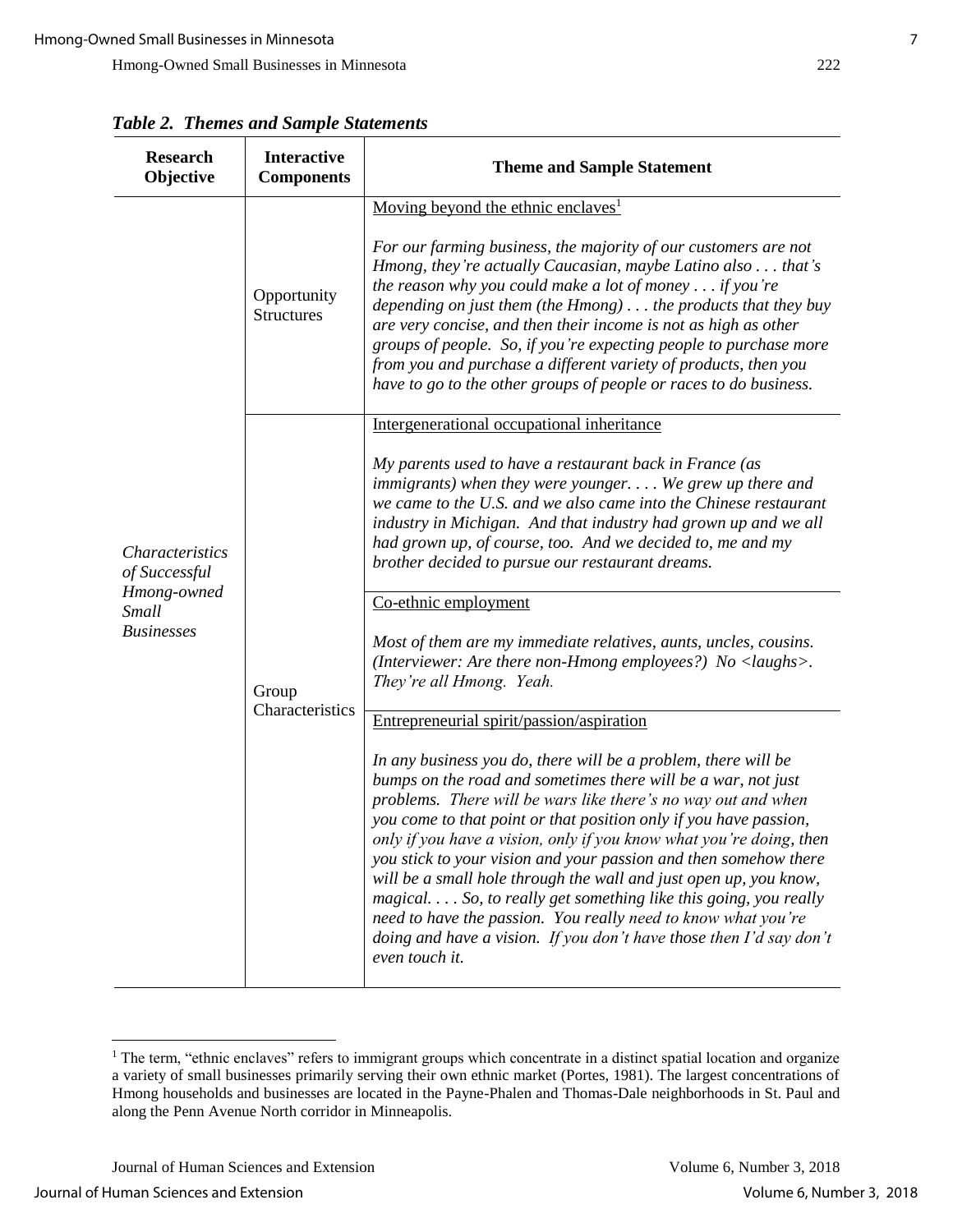| <b>Research</b><br>Objective<br>(continued)                                    | <b>Interactive</b><br><b>Components</b> | <b>Theme and Sample Statement</b>                                                                                                                                                                                                                                                                                                                                                                                                                                                                                                                                                                                                                                                                                                                                                                                                                                                                                                                                                                                                                                                                                                                                                                                                                                                                                                                                                                                                                                                                                                          |
|--------------------------------------------------------------------------------|-----------------------------------------|--------------------------------------------------------------------------------------------------------------------------------------------------------------------------------------------------------------------------------------------------------------------------------------------------------------------------------------------------------------------------------------------------------------------------------------------------------------------------------------------------------------------------------------------------------------------------------------------------------------------------------------------------------------------------------------------------------------------------------------------------------------------------------------------------------------------------------------------------------------------------------------------------------------------------------------------------------------------------------------------------------------------------------------------------------------------------------------------------------------------------------------------------------------------------------------------------------------------------------------------------------------------------------------------------------------------------------------------------------------------------------------------------------------------------------------------------------------------------------------------------------------------------------------------|
|                                                                                | Ethnic<br><b>Strategies</b>             | Word-of-mouth marketing<br>Marketing mostly in this place is just word-of-mouth, and when we<br>first started we used to do a lot of sponsorship, (donating) some<br>food to some schools or PTA meetings, and we gave out (food) like<br>our (business) card, and when they have a meeting, we give them<br>our egg rolls. They taste our food, they will come back. So I know<br>if my 20 egg rolls go out, and 20 people will come back, and we try<br>to keep these people, yeah.<br>Informal business apprenticeship<br>A lot of people don't realize that, but your job (as an employee) is<br>something that's going to teach you about the business $\dots$ from my<br>perspective, Asian people, we do that, we learn the business inside<br>and out, from the bottom up, and then we copycat So that's one<br>of the things that Hmong people do, that's why we have moved very<br>progressively since we got here.<br>Adapting to the changing environment<br>You have to really, really be on top of what's going on because the<br>homecare business, like I said, rules and regulations change every<br>year, sometimes every month. And you really, really have to be on<br>top of that. If you're not, then you can get into trouble for it. You<br>can get your license taken away. So, you definitely want to keep<br>aware and be on top of all of the new information that's coming out<br>there So, that's pretty much it. You just kind of have to know<br>what's changing around you, and keep up with the changes. |
| Problems<br>Encountered by<br>Hmong-owned<br><b>Small</b><br><b>Businesses</b> | Opportunity<br><b>Structures</b>        | Lack of capital and use of informal financing sources<br>I think in the very first phase of Hmong starting business here, I<br>think the lack of money and the lack of knowledge of writing a<br>business plan to get money from the bank.<br>Yeah. I asked my parents for the startup money and then we just<br>went from there.                                                                                                                                                                                                                                                                                                                                                                                                                                                                                                                                                                                                                                                                                                                                                                                                                                                                                                                                                                                                                                                                                                                                                                                                          |
|                                                                                |                                         | Sectoral and geographical concentration                                                                                                                                                                                                                                                                                                                                                                                                                                                                                                                                                                                                                                                                                                                                                                                                                                                                                                                                                                                                                                                                                                                                                                                                                                                                                                                                                                                                                                                                                                    |
|                                                                                |                                         | When they think about business, they think about a restaurant, they<br>think about a grocery store, they think about opening an agency,<br>being a real estate agent or an insurance agent We have a<br>Hmong Town and Hmong village in town here, which is very<br>popular, but the problem is we only serve the Hmong community,<br>the Asian community and not a whole lot of Asian community.                                                                                                                                                                                                                                                                                                                                                                                                                                                                                                                                                                                                                                                                                                                                                                                                                                                                                                                                                                                                                                                                                                                                          |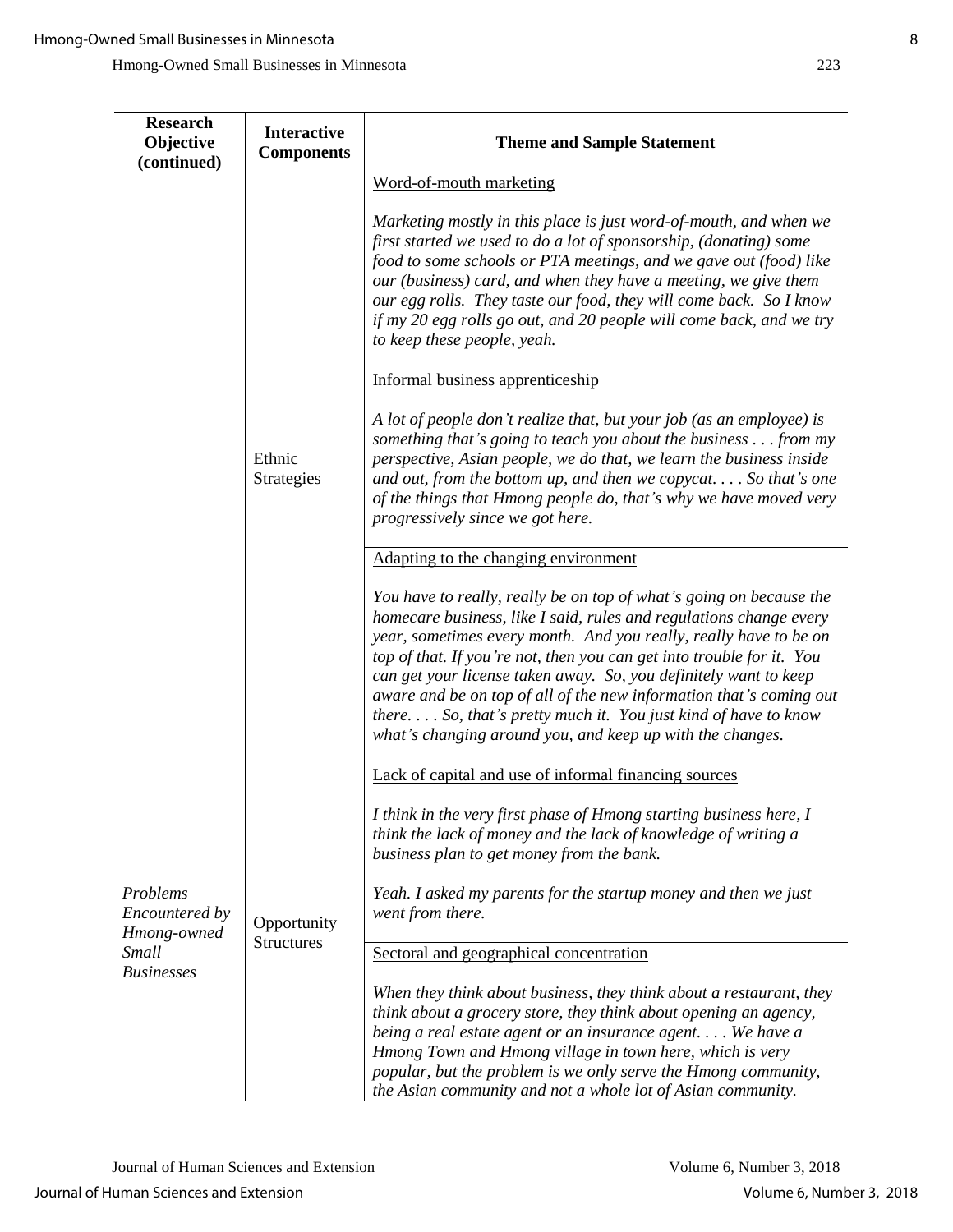| <b>Research</b><br><b>Objective</b><br>(continued) | <b>Interactive</b><br><b>Components</b> | <b>Theme and Sample Statement</b>                                                                                                                                                                                                                                                                                       |
|----------------------------------------------------|-----------------------------------------|-------------------------------------------------------------------------------------------------------------------------------------------------------------------------------------------------------------------------------------------------------------------------------------------------------------------------|
|                                                    | Group<br>Characteristics                | <b>Limited English proficiency</b><br>In my co-op, I'm the only English speaking, so I have to translate to<br>these ladies that don't know how to speak English. $\ldots$ Yeah,<br>there's still a language barrier.                                                                                                   |
|                                                    | Ethnic<br><b>Strategies</b>             | Lack of strategic planning<br>The Hmong small business most needs right now is $\ldots$ how do you<br>prepare your financial statement, how do you get your business<br>plan done? If you want to go to the bank and borrow some money,<br>how do you put together your package so it will be an attractive<br>package? |

## **Discussion**

Overall, the participants of this study tend to view that the market condition is favorable to Hmong entrepreneurs. Our data imply one notable trend, that once Hmong small businesses achieve a certain level of success, they tend to move beyond their own ethnic market and sell their products and services to the general population. These entrepreneurs strategically explored a wider market, because if they remain limited to the Hmong market, their potential for growth will be circumscribed. They perceive that the Hmong market itself can support only a restricted number of businesses because (a) the market size is quantitatively small and (b) the Hmong are still too impoverished to generate sufficient buying power to fuel their business growth. According to the Minnesota Hmong Chamber of Commerce, the Hmong show the highest rate of poverty among Asian-Americans, and their buying power is estimated approximately at \$615 million (Xaykaothao, 2016). This phenomenon is especially salient in two retail sectors: farmers market co-op operations and restaurants.

Our data also suggest that Hmong small businesses share the ethnic group characteristics delineated by Waldinger et al. (1990). Hmong business owners in Minnesota largely use family labor and less expensive co-ethnic labor from the Hmong community. However, young business owners are gradually turning to other ethnic minority groups (e.g., Latino) as their additional source of labor, even though jobs of trust and supervisory responsibilities are still in the hands of their own families or co-ethnics. This is consistent with the description of ethnic group characteristics such as building close ties between co-ethnics, labor recruitment and management patterns, and use of ethnic social networks observed in other ethnic communities.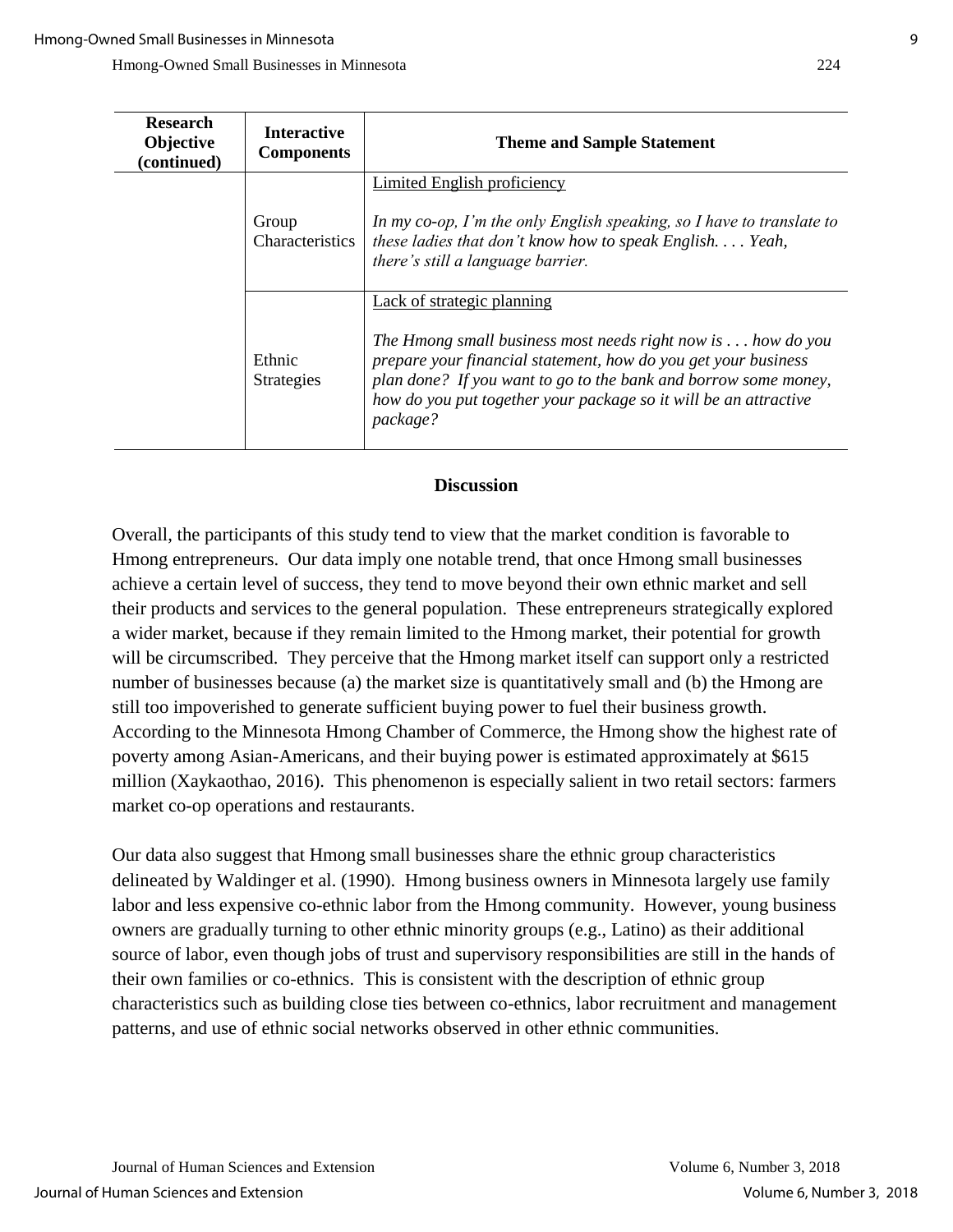A classic pattern of intergenerational occupational inheritance exists in the Hmong small business community. That is, the second generation starts small businesses similar to those of their parents who have applied their cultural traditions of working hard, delaying material gratification, and sacrificing for the next generation to their business practices (Humphrey, 1991). However, it is unclear whether the Hmong adopt small business ownership as a strategy for social mobility to ensure their descendants' high socioeconomic status. While immigrants commonly adopt small business ownership as an instrument to overcome discrimination in the labor market and disadvantages associated with their ethnic minority status, there are crosscultural differences in terms of intergenerational occupational inheritance. For example, while Korean-Americans often consider small business ownership as a strategy to cope with problems associated with their immigrant status (e.g., poor English proficiency, the depreciation of human capital), they do not want their children to take over their businesses (Zhou, 2004).

Although it is too early to determine whether this will become a major trend in the near future, our data suggest that there is a group of aspirational entrepreneurs in the Hmong small business community. These Hmong entrepreneurs emerged from ethnic cultural contexts (e.g., Hmonginspired fashion retailers targeting Hmong consumers all over the world through the Internet), embracing and leveraging their ethnic identity to find their niches. Our data suggest that those Hmong entrepreneurs not only are breaking new ground in business formats (e.g., e-commerce, one participant), strategies (i.e., social media marketing, three participants), and/or product categories (e.g., upscale fashion, one participant), but they are also more likely to identify themselves with the Hmong identity than traditional owners who simply replicate and reproduce old business formats.

A few insights on ethnic strategies of Hmong entrepreneurs were found. Interestingly, our data suggest that the training and skills needed to run a small business are typically acquired on the job, when the potential owner is an employee in a co-ethnic or family member's business. Informal training systems are formed through close contacts between owners and co-ethnic employees in Hmong-owned small businesses, enabling prospective entrepreneurs to eventually start out on their own. This finding is in line with prior research highlighting that the presence of co-ethnic entrepreneurs tends to encourage informal business apprenticeships, which has positive social effects (Bailey & Waldinger, 1991). Thus, successful Hmong small businesses not only foster an entrepreneurial spirit and become role models but also intentionally or unintentionally train prospective entrepreneurs in the Hmong community. Other ethnic strategies frequently identified included "word-of-mouth marketing" in managing relationships with customers and suppliers and "adapting to the changing environment" as a survival strategy from intense business competition and negative consequences from noncompliance with regulations and legal requirements.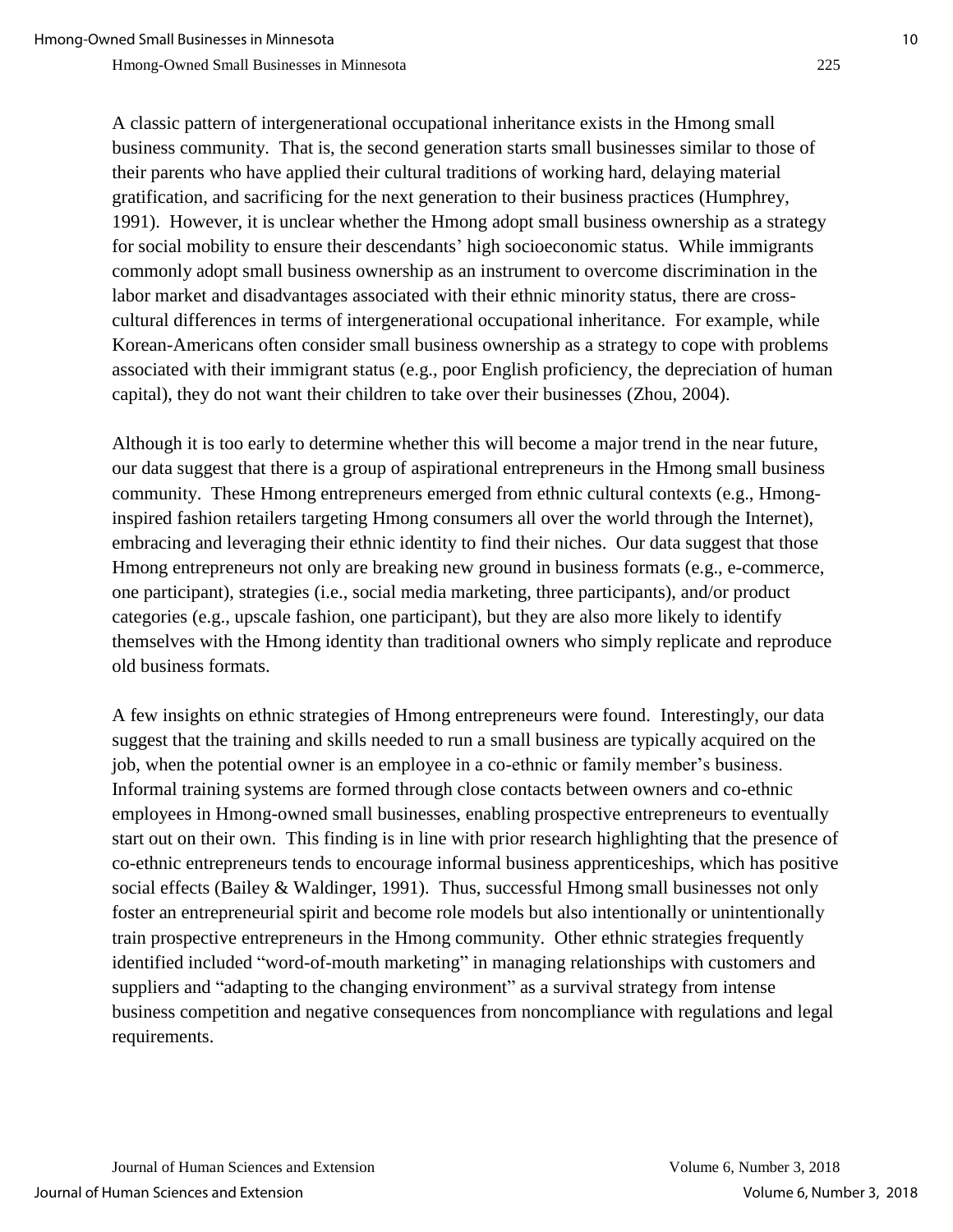Hmong small business owners heavily rely on gifts/investments from parents and relatives rather than external loans from formal financial institutions to raise capital. Also, a large portion of Hmong small businesses are still concentrated in a few retail sectors such as grocers and restaurants. They typically operate businesses in Hmong or other immigrant neighborhoods rather than affluent urban neighborhoods or middle-class suburbs (Yang, 2001). In the layman's eye, they often carry images of petty traders, merchants, dealers, shopkeepers, or even peddlers and hucksters, who engage in such industries or businesses as restaurants, greengrocers, farmers market vendors, and so on (Zhou, 2004). During the interviews, community leaders identified this sectoral and geographical concentration as a major problem. It was viewed as an indication that the Hmong community is not proactively creating new opportunities involving "innovation" and "risk-taking" that can be tied to the mainstream economy. Other frequently identified problems include limited English proficiency and the lack of strategic planning.

### **Implications for Extension Educators**

After each interview, a short survey was conducted to assess each Hmong small business owner's interest in Extension programs. While the participants' awareness of Extension and its full range of Extension programs and services was low, all participants showed a great interest in the following Extension programs: (a) Market Area Profiles using data to compile a comprehensive description of who visits and shops in a community and to identify retail trade gaps; (b) eMarketing training in how businesses and communities can take advantage of the Internet and social media to advertise goods and services, reach potential customers through cell phones and other mobile devices, and boost their visibility from Google search results; and (c) Business Retention & Expansion program where Extension works with communities to interview businesses, compile research about local business needs and responses, and facilitate community discussions about actions that can help existing businesses stay and grow. Given that these Extension programs are currently available, actively seeking to provide training to Hmong entrepreneurs would address their lack of strategic planning ability.

Importantly, the finding of the current study highlights that some Hmong entrepreneurs began to identify niche markets with their ethnic identity while actively adopting innovative business strategies. When such cases of innovation succeed, the Hmong community can expand and integrate into the mainstream markets beyond the traditional ethnic boundary. However, because these small business owners are taking risks to pioneer new business strategies and formats, and because their skills and training mostly come from their prior jobs with co-ethnic business owners, they may not have sufficient skills to be successful. Thus, Extension programs and educators are advised to actively locate these aspiring Hmong entrepreneurs and provide support for their new business formats by offering the needed education opportunities.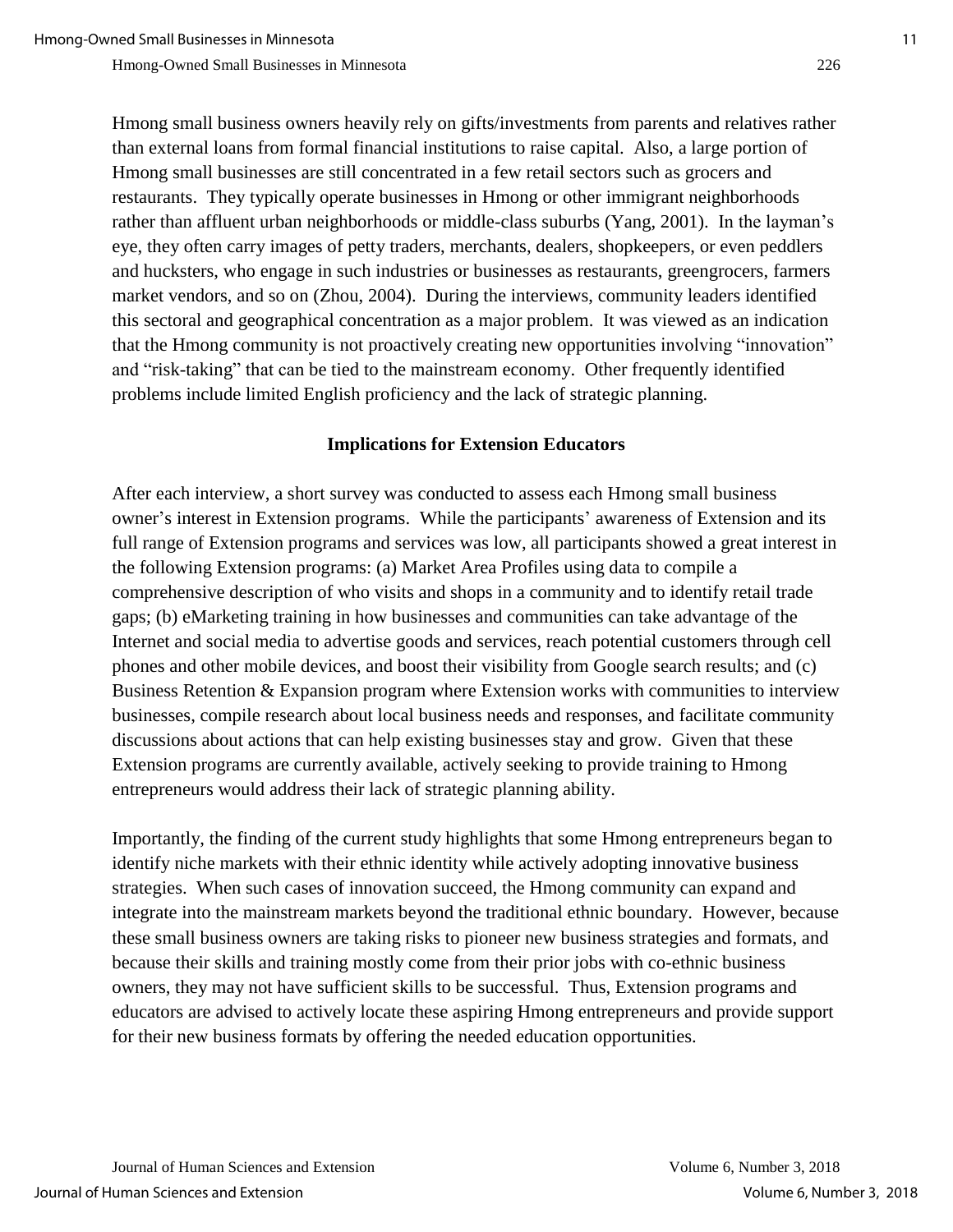As noted in our findings, language barriers may deter Hmong small business owners from accessing Extension programs and services offered in English. Also, the problems identified in the opportunity structures and ethnic strategies may also prevent ethnic minorities from seeking services from Extension. Due to these barriers, it is important to develop and implement the engagement strategies of Extension programs that are culturally appropriate and responsive to the needs of the Hmong community. For example, Extension organizations can invest in hiring bilingual/bicultural personnel, providing professional development opportunities, and developing bilingual/bicultural educational resources. Extension educators can learn about the Hmong culture by effectively interacting with their Hmong audiences and engaging key community leaders and organizations as collaborators. In addition, Extension educators can identify individuals who are successfully working in the small business sector and engage them as advisors in how to best cultivate Hmong entrepreneurship and small business ownership. Efforts of this nature will also help Extension organizations conduct thorough needs and assets assessments in the Hmong community (Kim, Johnson, Kang, & Lee, 2014).

This research should be considered with some limitations in mind. This study is exploratory and descriptive as it adopted the case study method with a small number of Hmong community leaders and small business owners. We also used a snowball sampling approach, a nonprobability sampling method. The sample for the current study was Hmong small business owners conducting business in an urban area where there is a concentrated Hmong population to support the business. Therefore, it is not feasible to generalize the findings to all Hmong small business owners in Minnesota. While the current study findings are limited to the urban area, an interesting future research question can be investigating if the findings of the current study can be extended to Hmong and/or other ethnic minority groups in rural areas. Population change in the U.S. brought an influx of diverse ethnicities to rural communities over the years (Van Hook & Lee, 2017). According to one report on race and ethnicity in rural America (Housing Assistance Council, 2012), Hispanics account for 9.3% of the rural population. Although the proportion of ethnic minority population in rural areas is still smaller than in urban communities, such a trend in demographics suggests a need to understand similar questions in rural towns.

Although theoretical saturation was reached with the data, there is still a need to examine whether subpopulations exist and findings vary across those different subpopulations. For example, as the data were collected in the metropolitan area where Hmong businesses are concentrated, the practical implications of our study are largely relevant to urban Extension programs and outreach efforts. Future research conducted in rural areas may further strengthen the findings of this study. Also, while using multiple interviewers has some advantages in terms of "researcher triangulation," we admit that there could be concerns about the respondents' feelings of intimidation experienced while interacting with multiple interviewers.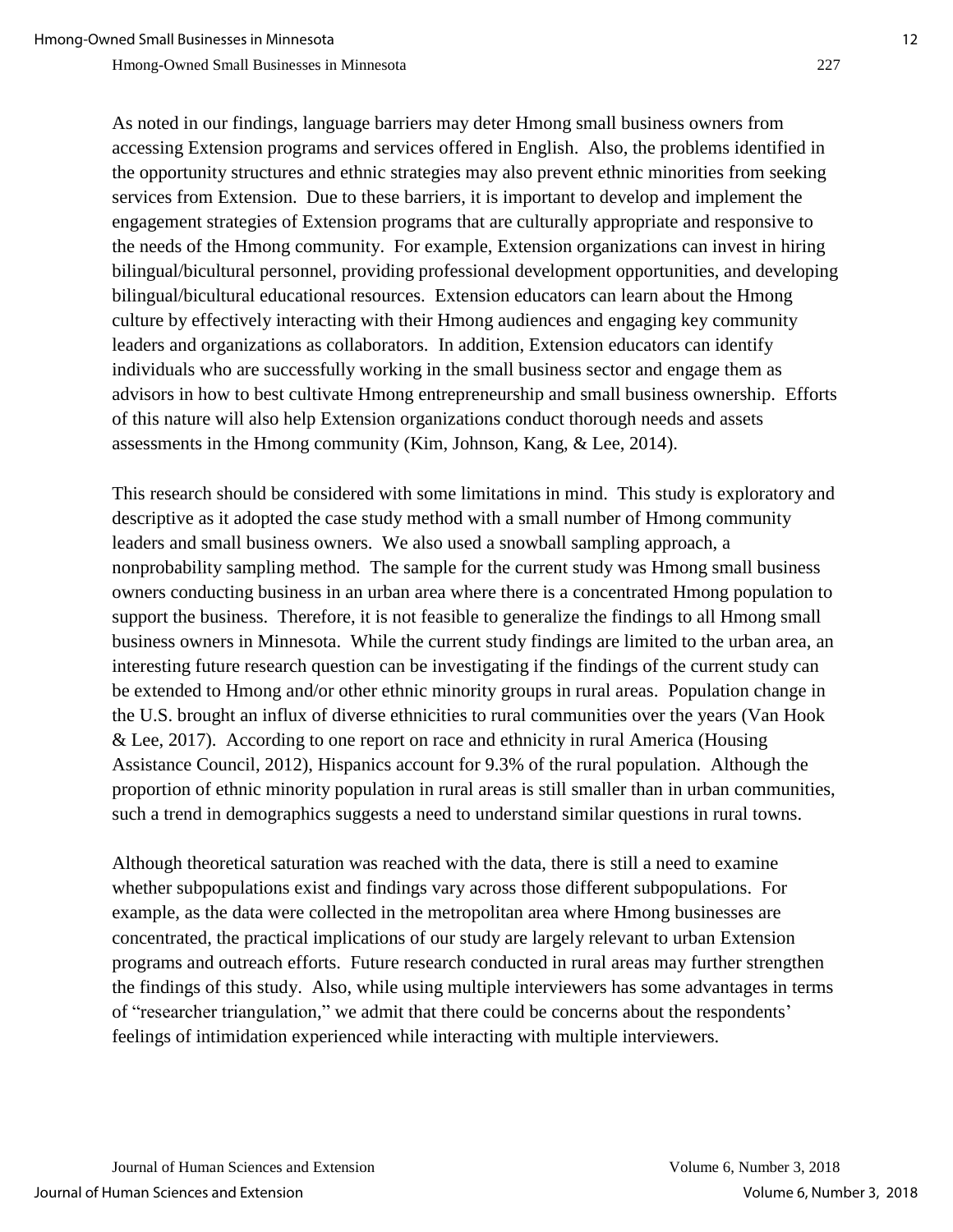To date, Hmong small business ownership has been essentially an urban phenomenon because most Hmong-owned small businesses are oriented toward a co-ethnic clientele and thus require a critical mass of Hmong population to survive. This may explain why Hmong-owned small businesses have not been actively considered in the domain of rural extension. Given that, in rural areas with a sizable group of Hmong residents, future researchers may want to delve into the issue of how Extension can nurture Hmong entrepreneurship to cultivate more diverse and culturally dynamic communities. The presence of Hmong-owned small businesses, including grocery stores and restaurants, may help attract Hmong migrators to rural areas and their permanent and stable settlement. These retailers can create a familiar "cultural space" and help newcomers easily buy their accustomed ethnic goods and services (Zarrugh, 2007). When such goods and services are not locally available, people may travel considerable distances to find what they need and want. The unavailability of these ethnic goods and services may even cause people to leave the area to find the ethnic products and services they need and want. Thus, designing new programs or adapting existing programs to the Hmong community's needs and interests could be an excellent opportunity for rural Extension to ensure that Hmong migrators build a stable community with their own needed ethnic small businesses.

#### **References**

- Aldrich, H. E., & Waldinger, R. (1990). Ethnicity and entrepreneurship. *Annual Review of Sociology, 16*(1), 111–135. doi:10.1146/annurev.so.16.080190.000551
- Bailey, T., & Waldinger, R. (1991). Primary, secondary, and enclave labor markets: A training system approach. *American Sociological Review, 56*(4), 432–445. doi:10.2307/2096266
- Beckstrom, M. (2015). *40 years after their arrival, Minnesota Hmong tell their story*. Retrieved from http://www.twincities.com/2015/03/05/40-years-after-arrival-minnesota-hmongtell-their-story/
- Bergin, M. (2011). NVivo 8 and consistency in data analysis: Reflecting on the use of a qualitative data analysis program. *Nurse Researcher, 18*(3) 6–12. doi:10.7748/nr2011.04 .18.3.6.c8457
- Brink, H. I. L. (1993). Validity and reliability in qualitative research. *Curationis, 16*(2), 35–38. doi:10.4102/curationis.v16i2.1396
- Cafferty, P. S. J., Chiswick, B. R., Greeley, A. M. (1983). *The dilemma of American immigration: Beyond the golden door*. New Brunswick, NJ: Transaction.
- Castillo-Montoya, M. (2016). Preparing for interview research: The interview protocol refinement framework. *The Qualitative Report, 21*(5), 811–831.
- Corrie, B. P., & Radosevich, S. (2013). *The economic contributions of immigrants in Minnesota*. Retrieved from http://www.csp.edu/wp-content/uploads/2015/07/Economic\_Contribu tions\_of\_Immigrants\_in\_Minnesota\_2013.pdf
- Esterberg, K. G. (2002). *Qualitative methods in social research*. Boston, MA: McGraw-Hill.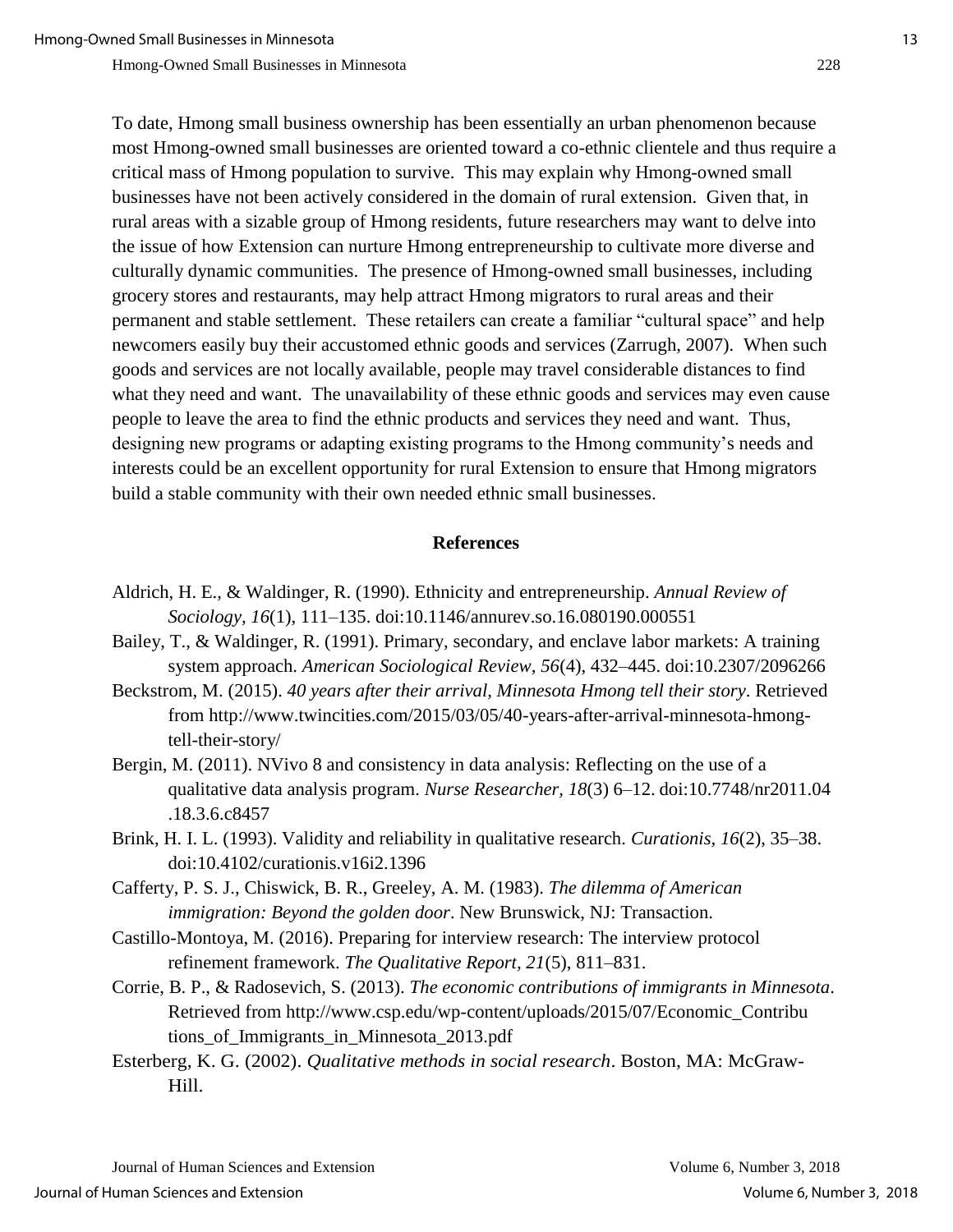- Fass, S. (1986). Innovations in the struggle for self-reliance: The Hmong experience in the United States. *The International Migration Review, 20*(2), 351–338. doi:10.23 07/2546040
- Hawker, S, & Kerr, C. (2007). Doing grounded theory. In E. Lyons & A. Coyle (Eds.), *Analysing qualitative data in psychology* (pp. 87–97). Thousand Oaks, CA: Sage.
- Housing Assistance Council. (2012). *Rural research brief: Race & ethnicity in rural America*. Retrieved from http://www.ruralhome.org/storage/research\_notes/rrn-race-and-ethnicityweb.pdf.
- Humphrey, H. H. (1991). *The Hmong community's access to government services: A working group report.* Retrieved from http://www.oac.cdlib.org/view?docId=hb4h4nb2h1&query  $=\&\text{brand}=\text{oac4}$
- Johnson, R. B. (1997). Examining the validity structure of qualitative research. *Education, 118*(2)*,* 282–292.
- Kaplan, D. H. (2015). The creation of an ethnic economy: Indochinese business expansion in Saint Paul. *Journal of Economic Geography, 73*(2), 214–233. doi:10.1111/j.1944- 8287.1997.tb00068.x
- Kim, H-Y., Johnson, K. K. P., Kang, J., & Lee, J. (2014). Latino retail entrepreneurship in Minnesota: Implications for Extension educators. *Journal of Human Sciences and Extension, 2*(1), 90–101.
- Long, T., & Johnson, M. (2000). Rigour, reliability, and validity in qualitative research. *Clinical Effectiveness in Nursing, 4*(1), 30–37. doi:10.1054/cein.2000.0106
- Minnesota 2020. (2011). *Made in Minnesota 2011: Fertile ground for minority opportunity*. Retrieved from http://www.mn2020.org/assets/uploads/article/Fertile\_Ground\_web.pdf
- Minnesota Historical Society. (n.d.). *Hmong time line*. Retrieved from http://www.mnhs.org /hmong/hmong-timeline
- Namey, E., Guest, G., Thairu, L., & Johnson, L. (2008). Data reduction techniques for large qualitative data sets. In G. Guest & K. M. MacQueen (Eds.), *Handbook for team-based qualitative research* (pp. 137–163). Lanham, MD: Altamira Press.
- Noble, H., & Smith, J. (2015). Issues of validity and reliability in qualitative research. *Evidence-Based Nursing, 18*(2), 34–35. doi:10.1136/eb-2015-102054
- Payne, S. (2007). Qualitative methods of data collection and analysis. In J. M. Addington-Hall, E. Bruera, I. J. Higginson, & S. Payne (Eds.), *Research methods in palliative care* (pp. 139–161). Oxford, UK: Oxford University Press.
- Portes, A. (1981). Modes of structural incorporation and present theories of labor immigration. In M. M. Kritz, C. B. Keely, & S. M. Tomasi (Eds.), *Global trends in migration* (pp. 279–297). Staten Island, NY: CMS Press.
- Richards, L. (2005). *Handling qualitative data: A practical guide*. London, UK: Sage.
- Ryan, G., & Bernard, R. (2000). Data management and analysis methods. In N. Denzin & Y. Lincoln (Eds.), *Handbook of qualitative research* (pp. 769–802). Thousand Oaks, CA: Sage.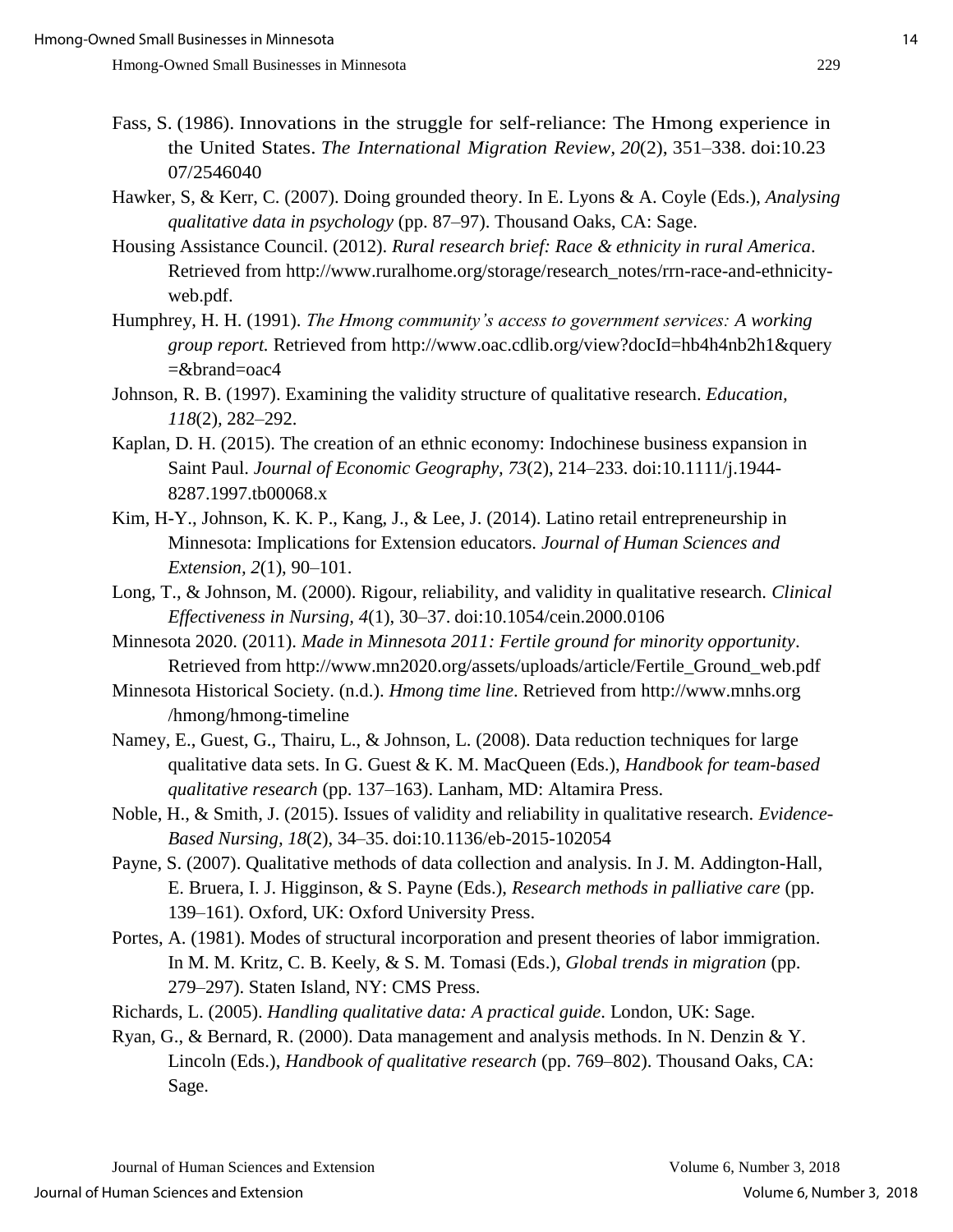- Shaghaghi, A., Bhopal, R. S., & Sheikh, A. (2011). Approaches to recruiting 'hard-to-reach' populations into research: A review of the literature. *Health Promotion Perspectives, 1*(2), 86–94. doi:10.5681/hpp.2011.009
- The Minneapolis Foundation. (2004). *Immigration in Minnesota: Discovering common ground*. Minneapolis, MN: The Minneapolis Foundation.
- Thurmond, V. A. (2001). The point of triangulation. *Journal of Nursing Scholarship, 33*(3), 253– 258.
- U.S. Census Bureau. (2016). *2014 ACS 1-year supplemental estimates and 2010-2014 ACS 5 year variance replicate estimates*. [American Community Survey (ACS)]. Retrieved from https://www.census.gov/programs-surveys/acs/news/data-releases/2014/release.html
- Van Hook, J., & Lee, B. (2017). *Diversity is on the rise in urban and rural communities, and it's here to stay.* Retrieved from https://media.psu.edu/2017/02/21/diversity-is-on-the-rise-inurban-and-rural-communities-and-its-here-to-stay/
- Vilsack, R. (2015). *Minority-owned firms in Minnesota*. Retrieved from https://mn.gov/deed /assets/dec-2015-TRENDS-Rachel\_tcm1045-202490.pdf
- Waldinger, R., Aldrich, H. E., & Ward, R. (1990). *Immigrant entrepreneurs: Immigrant and ethnic business in western industrial societies.* Beverly Hills, CA: Sage.
- Welsh, E. (2002). Dealing with data: Using NVivo in the qualitative data analysis process. *Forum: Qualitative Social Research, 3*(2).
- Xaykaothao, D. (2016). Hmong Chamber hopes to give small businesses a boost. *MPR News*. Retrieved from https://www.mprnews.org/story/2016/08/02/hmong-chamber-commercesmall-businesses
- Yang, K. (2001). Research note: The Hmong in America: Twenty-five years after the US secret war in Laos. *Journal of Asian American Studies*, *4*(2), 165–174. doi:10.1353/jaas.2001.0019
- Yin, R. K. (1984). *Case study research: Design and methods*. Beverly Hills, CA: Sage.
- Zarrugh, L. (2007) From workers to owners: Latino entrepreneurs in Harrisonburg, Virginia. *Human Organization, 66*(3), 240–248. doi:10.17730/humo.66.3.6048634r4402v675
- Zhou, M. (2004). Revisiting ethnic entrepreneurship: Convergencies, controversies, and conceptual advancements. *The International Migration Review, 38*(3), 1040–1074. doi:10.1111/j.1747-7379.2004.tb00228.x

*Hye-Young Kim* is an associate professor in the Retail Merchandising Program in the College of Design at the University of Minnesota. Kim's research interests include ethnic minority entrepreneurship, consumer behavior, and retailing management. Her recent scholarship in these areas has appeared in Journal of Human Sciences and Extension, International Journal of Consumer Studies, Journal of Relationship Marketing, Journal of Retailing and Consumer Services, The International Journal of Retail and Distribution Management, Journal of Fashion Design, Technology and Education, and Journal of Global Fashion Marketing.